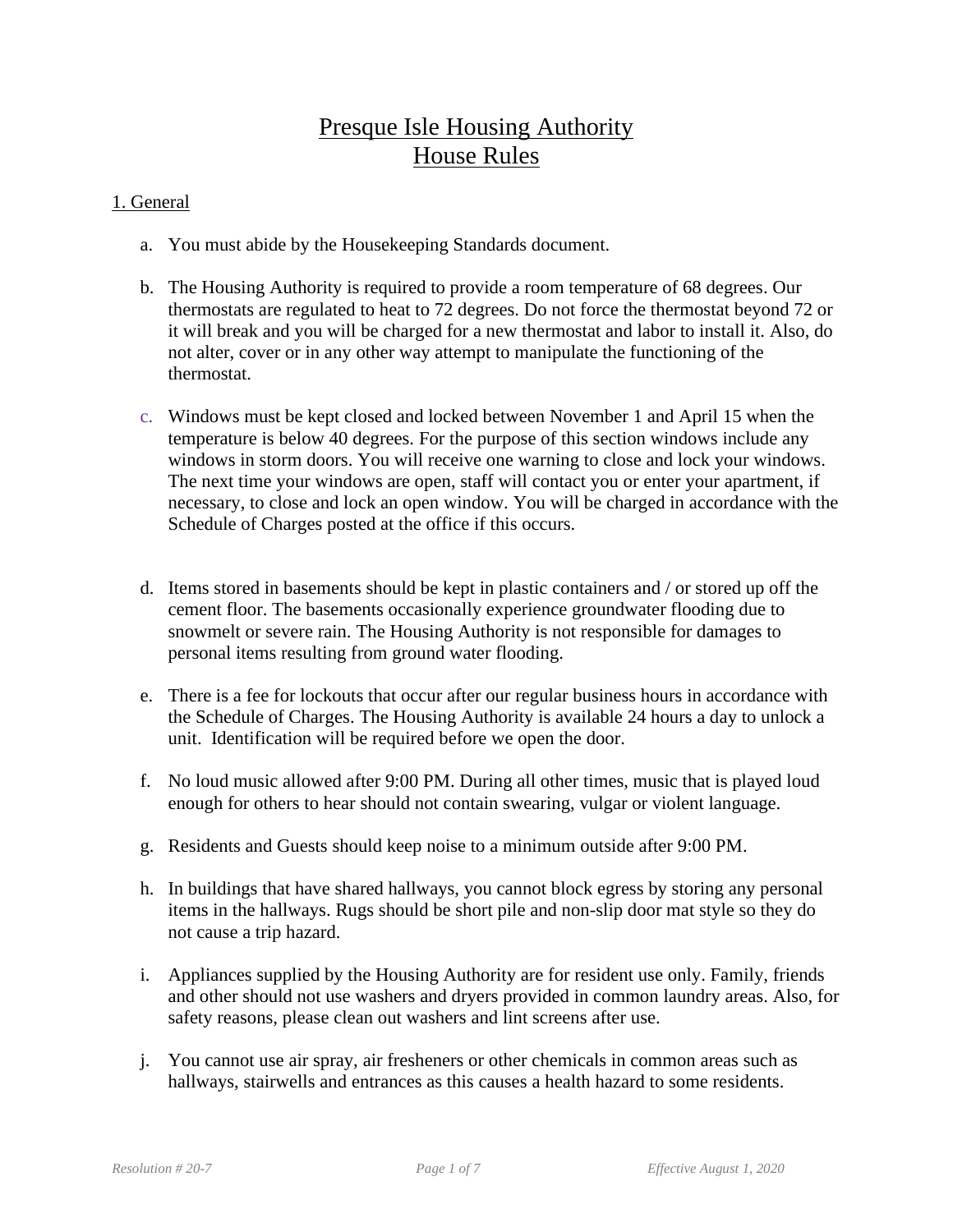- k. If applicable, residents must share Housing Authority clotheslines with other residents. Do not leave clothes on the lines for extended amounts of time or use more lines than necessary.
- l. Senior / Disabled units are equipped with emergency assistance pull cords for the safety of residents. The cord, when pulled, sounds a bell or alarm and electronically disables the lock on the apartment door allowing emergency personnel or a neighbor to enter the apartment. The pull cord does not notify police or ambulance. It is mandatory that the pull chains or cords are left in place, hanging and accessible from the floor should you need them. It is a safety violation to tape, remove, tie or otherwise alter the cord.
- m. You are not allowed to establish a bedroom in the basement because there is only one way of egress and it is a fire safety hazard. Also, you cannot put furniture in front of exit doors and bedroom windows. Emergency personnel must be able to gain access to your apartment and people must be able to get out of the apartment without obstructions.
- n. Air conditioners are allowed, but they must be no more than 8,000 BTUs. The tenant must contact the office prior to installation, for us to apply the seasonal flat fee per air conditioner in accordance with the Excess Utility Statement. The fee covers the months of June, July August and September. Air conditioners cannot be installed prior to June and must be removed by September 30. If you install an air conditioner without reporting it before June 1st or if the unit exceeds the 8,000 BTU limit, there will be a fee for violation of these rules in accordance with the Schedule of Charges. In addition, your air conditioner(s) will be removed until the appropriate date.
- o. Fireworks are not allowed on the premises of the Housing Authority at any time for safety reasons.
- p. For safety reasons, space heaters of any kind are not permitted.

#### 2. Vehicles and Parking

- a. All vehicles must be registered and inspected and be operable. You cannot store "spare" vehicles on the premises.
- b. You are not allowed to do any vehicle maintenance other than changing a flat tire.
- c. Vehicles must be moved for plowing when maintenance is plowing your parking area. Staff will alert residents by sounding their horn. If your vehicle is not moved, you will be issued a written warning which will contain a notice that your vehicle will be towed the next time it is not moved for plowing.

Vehicles not registered to residents that have not moved for plowing will be towed without warning and at owner's expense.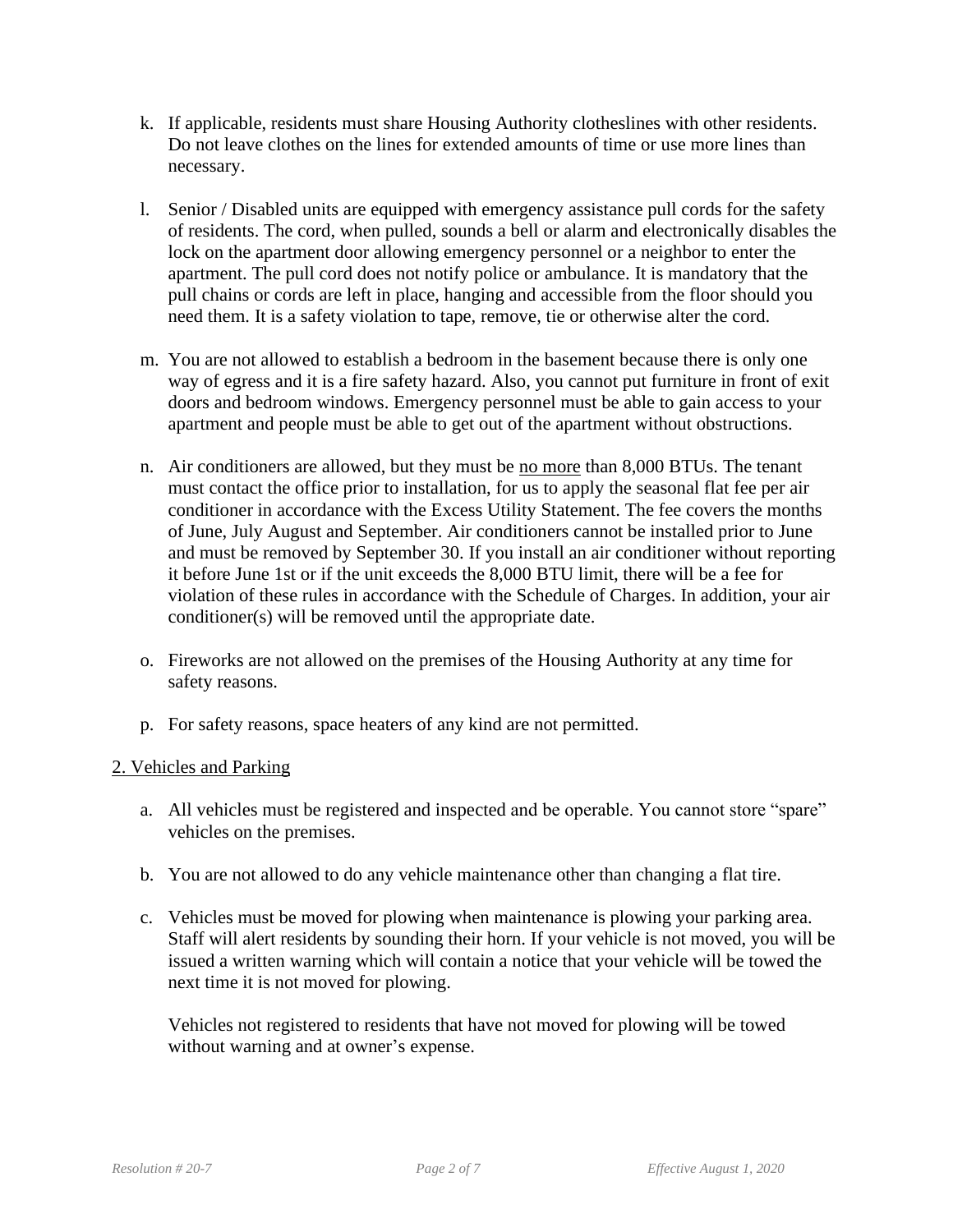Do not leave unattended vehicles in the parking area if you or someone else is not available to move them.

Residents are not permitted to have anyone plow or snow blow your personal parking spaces.

d. Residents will be given one warning with a 24-hour notice to move an unauthorized or inoperable vehicle. Any offense after this warning will result in your vehicle being towed at the owner's expense.

Vehicles not registered to residents that are unauthorized or inoperable will be towed without warning and at owner's expense.

- e. Resident vehicles must be parked in the assigned parking spaces. Do not park in other's spaces without permission. Visitors must park in visitor parking areas.
- f. No ATVs, snowmobiles, motor scooters, mini bikes, unregistered motorcycles, commercial vehicles, trailers, plows, or other such items can be parked, driven or ridden on housing authority property. Violations of this rule will be reported to the local authorities as trespassing and the vehicle will be towed away at the owner's expense.

### 3. Yard and Exterior Spaces

a. Lawn Mowing - Residents in family housing are responsible to mow their lawns and trim in the front and in back of the apartment. Residents must keep grass cut to a height of less than 6 inches. When your grass exceeds 6 inches, the Housing Authority staff will mow the lawn and you will be charged for Lawn Mowing in accordance with the Schedule of Charges.

The Housing Authority provides mowers. Residents are not allowed to use, store or operate privately owned mowers on housing authority property due to safety issues and flammable material storage. An adult resident must sign out mowers. Children are not allowed to operate lawn mowers. Mowers are available during regular business hours according to the season. For Birch Street residents, mowers are located in the maintenance shop on Ash Street behind the office. Please come in the office to sign out the mower and sign the mower back in when finished. Mowers are also located at the maintenance shop on Carmichael Street. Mowers on Carmichael Street are locked with a pad lock key that can be opened with your apartment key. There is also a sign out sheet located there to track the use of the mower. If Resident volunteers are available, a mower will be provided after hours and weekends via sign out sheet at two designated apartments – one on Birch Street and one on Carmichael Street. This information will be provided to Residents each mowing season.

Please pay attention to the hours of availability and return the mower before the designated closing time. Hours will be posted on the sign out sheet. If the mower is not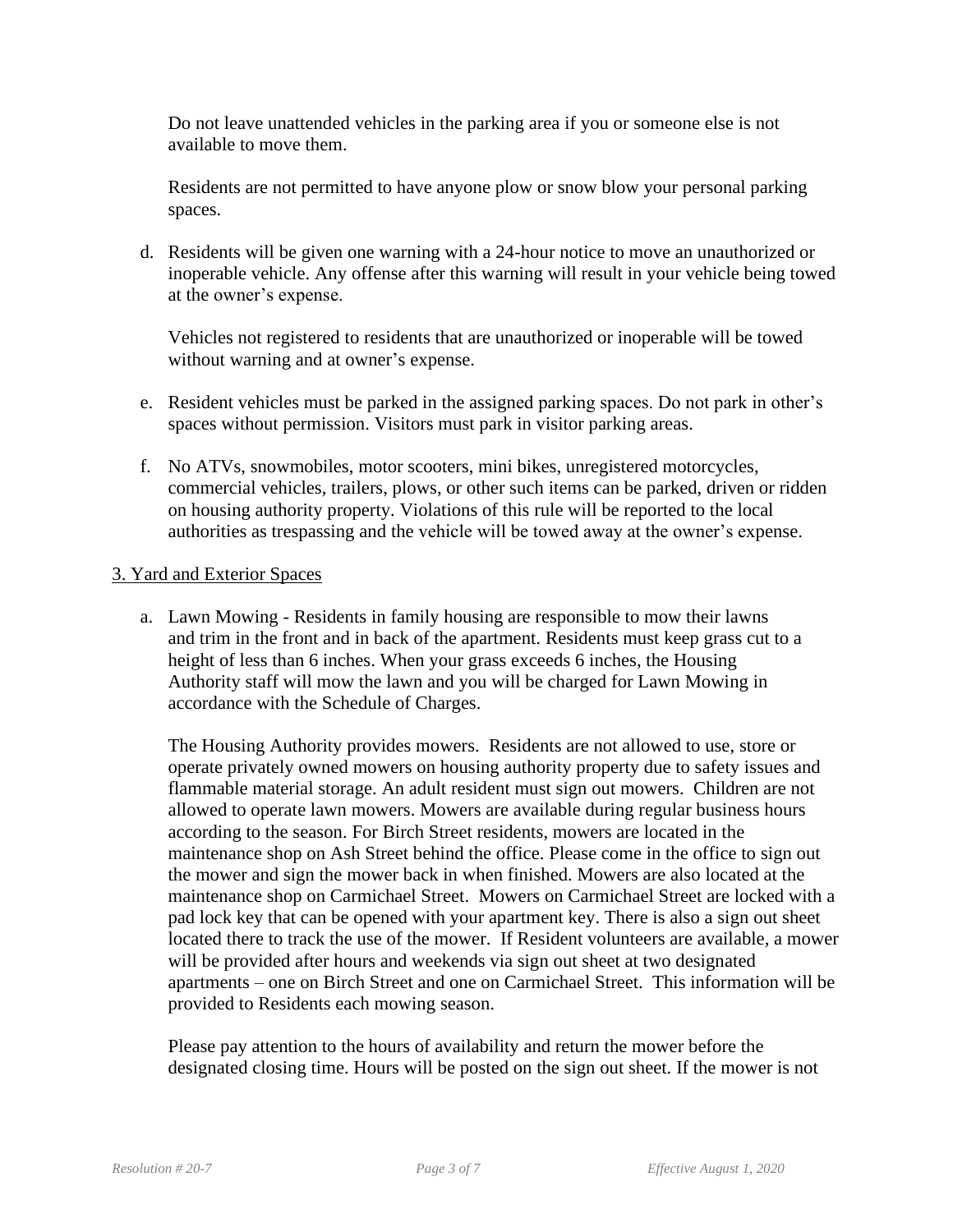returned by the appropriate time, you will be charged a Lawn Mower Retrieval Fine for maintenance to collect the lawn mower in accordance with the Schedule of Charges.

- b. Winter Family Residents are responsible for the snow removal on their decks / porches, walkways and steps in the front and rear of their apartment. Salt / ice melt is available at the office and various locations by the buildings for resident use.
- c. Do not attach anything to the buildings, porches, railings, steps or other parts of the structure. This includes wreaths, signs, plants, swings, hooks, flags, wind chimes or other decorative items. Such items will be removed by Housing Authority staff and a labor fee will be assessed for such action in accordance with the Schedule of Charges.
- d. Bird feeders and hanging plants are allowed on poles or Shepard hooks.
- e. Satellite service is allowed after notification to the office.
- f. Hoses are not permitted in any developments and residents are not allowed to wash cars at their apartments. A hose is provided at the Administration building for resident use.
- g. Flowers can be planted in front of apartments; however, you are responsible for the upkeep. You must keep flowerbeds weed and growth free. Unkempt yards will be returned to grass and you will be charged for the materials expense and labor rate in accordance with the Schedule of Charges.
- h. Charcoal grills and gas grills are allowed, but cannot be used or stored on your porch or steps. They must be kept away from the building and on a non-flammable surface. Gas grills tanks must be removed from your grill by October 31 and remain off through April 15. Tanks cannot be stored in basements or storage areas; the Housing Authority provides caged exterior storage free of charge.
- i. You can have picnic tables, lawn chairs or other small items. No clotheslines, fences, swimming pools, water slides, playground equipment, screen houses, tents, large lawn ornaments, canopies, bug lights, sand boxes or trellises are allowed. Small decorative fences or borders cannot exceed 18 inches. Furniture items intended for interior use cannot be utilized outside the apartment.
- **j.** Fire pits or bonfires of any kind are not permitted on Presque Isle Housing Authority property.

#### 4. Trash

a. You cannot leave bags of trash on your porch or steps for any amount of time. All trash must be placed in the appropriate dumpster immediately. Staff will pick up any trash left on your porch or steps or in your yard and you will be charged the Trash Clean Up Fine in accordance with the Schedule of Charges.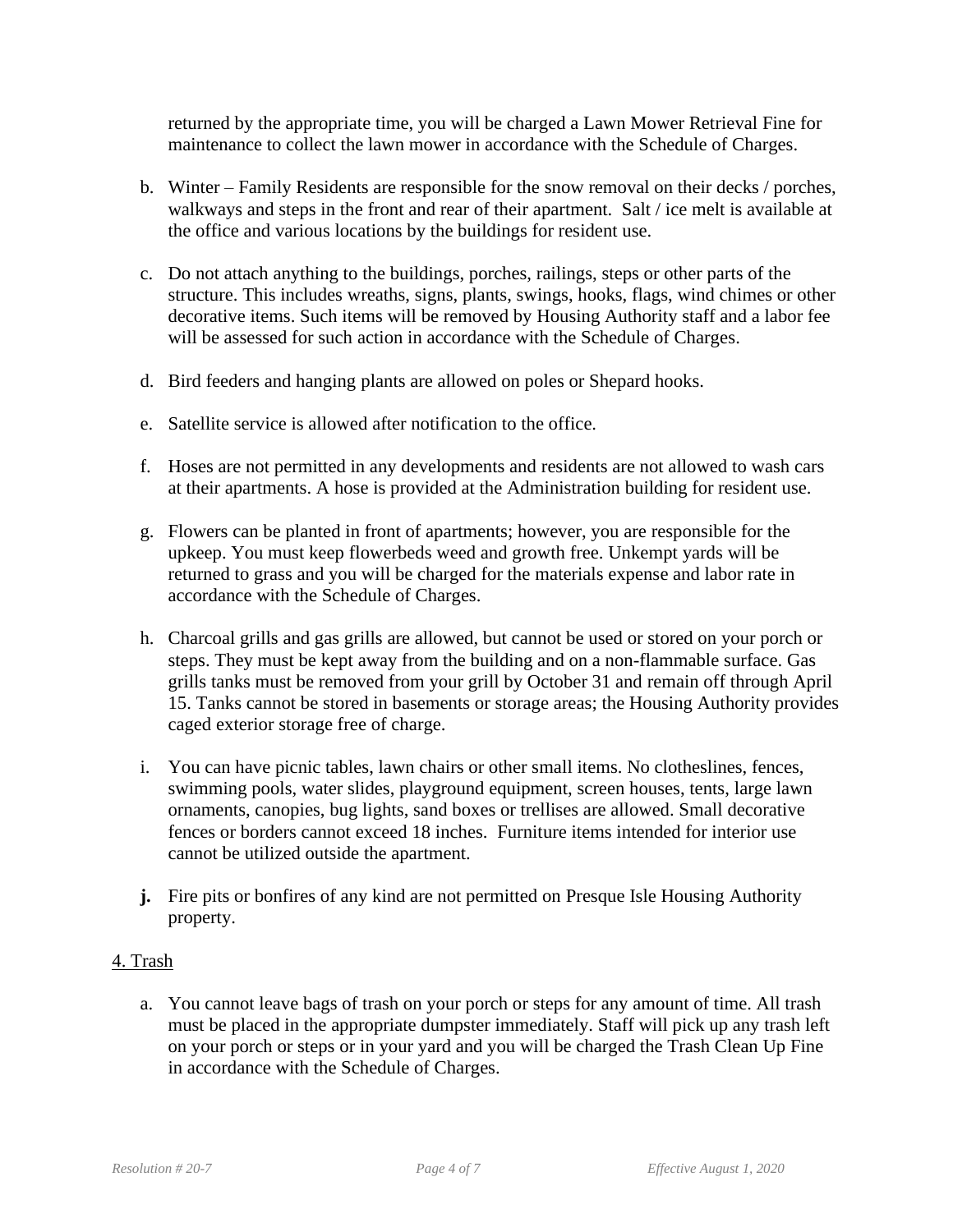- b. You are not allowed to have a personal garbage can on your porch, steps or walkway.
- c. Cardboard must be separated from household garbage. There is a cardboard designated dumpster in each housing area. Please see attached map for the exact location. Do NOT put regular trash in the cardboard only dumpsters. There will be a Cardboard Removal Fine in accordance with the Schedule of Charges if your trash is found in a cardboard dumpster.
- d. Do not allow children to take out the trash if they cannot reach the dumpster. Do not leave bags of trash on the ground.
- e. Please discard old televisions, washers, dryers, tires and furniture items by placing them next to the dumpster. Place televisions face down, so if they break, the glass is not accessible.

#### 5. Holiday Decorations

a. Christmas - Real Christmas trees are allowed, but cannot be put up more than two (2) weeks prior to Christmas and must be taken down within one (1) week after Christmas to prevent a fire hazard. Trees must be taken to the dumpster or designated local disposal site and cannot be left in the yard.

Real wreaths can only be used on the outside of exterior doors and cannot be put up more than two (2) weeks prior to Christmas and must be taken down within one (1) week after Christmas and be disposed of promptly to prevent a fire hazard. You cannot hang wreaths from the porch walls or railings, you must use an over the door hanger.

b. Halloween - Do not attach decorations to the building.

You cannot use bales of hay or other materials because of fire safety issues and rodent infestations.

You cannot use actual candles in jack-o-lanterns. You can use light sticks or battery operated lights.

Pumpkins and other fall decorations can be left up for Thanksgiving, but Halloween orientated items must be taken down within one (1) week following the holiday.

- c. Light decorations or electric decorations of any kind are not permitted to be put up or installed outside unless they are battery operated.
- d. Decorations of any kind are not permitted to be attached to the buildings, porches, railings, steps or other parts of the structure.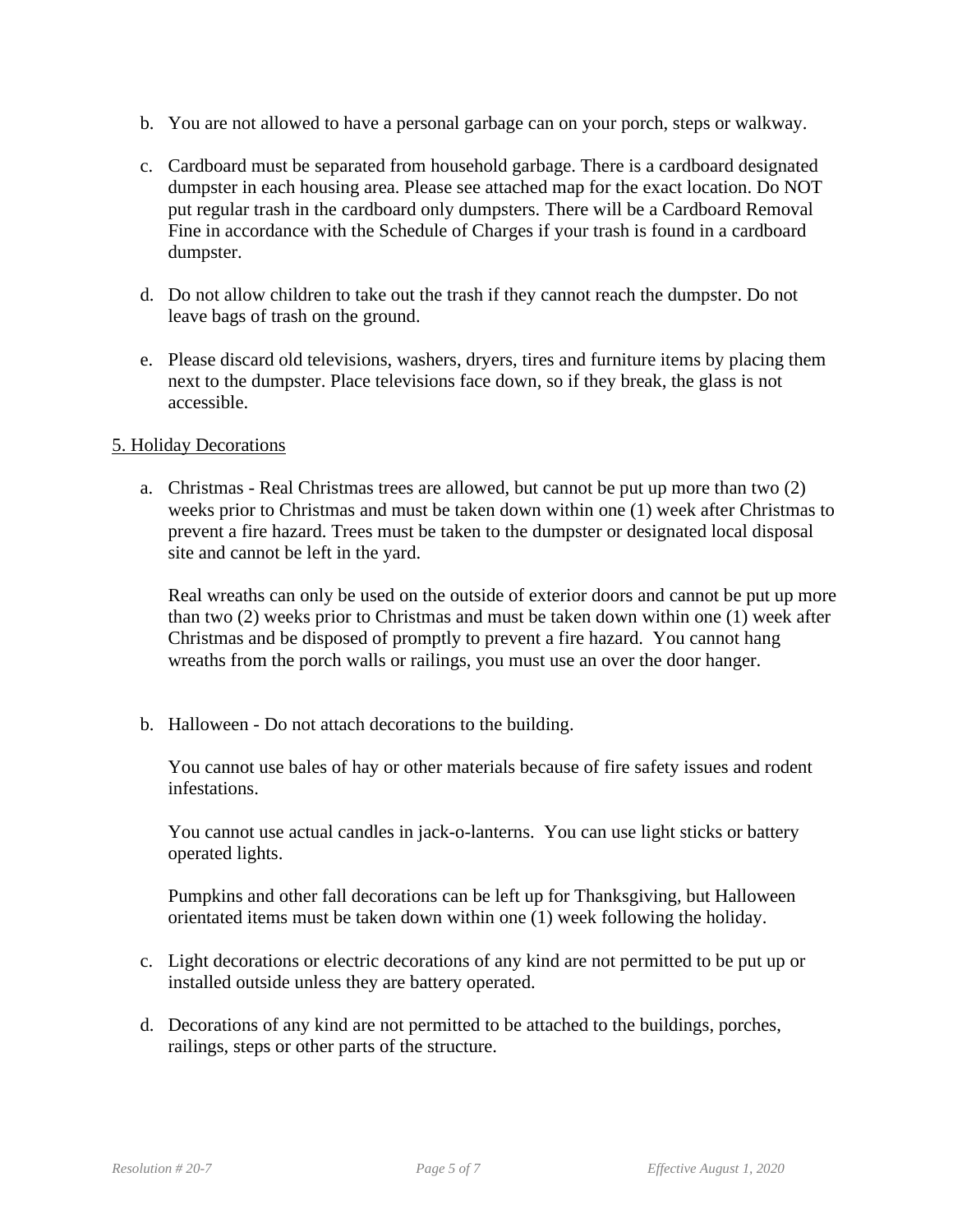#### 6. Play Ground Rules and Regulations

- a. The playgrounds are open from 6:00 AM to 9:00 PM. please do not allow your children to play or hang out at the playground outside of these hours.
- b. The following rules must be observed at all times on the playground:

No swearing, vulgar or abusive language;

No defacing damaging or otherwise altering equipment or structures;

No violent, disrespectful or aggressive behavior toward other children, adults or staff;

No bullying; and

No littering. After three (3) three written complaints, you or your child will be banned from the playground areas.

# 7. General Behavior

- a. You are responsible for your children's behavior in and out of your household. The lease states that residents are responsible to not act in a threatening or abusive manner toward other residents and that you should not interfere with the right to peaceful enjoyment of other's accommodations. This includes children.
- b. Do not allow your children to play in, on, around, near dumpsters or to play with trash. Do not allow them to move furniture, toys or other items to the playground or other areas of the yard.
- c. Do not allow your children to ride bikes in the street or around parked cars.
- d. Children are not allowed to play west of the office. They cannot play around the senior apartments, walkways or parking areas.
- e. All personal items must be kept in your assigned space. Toys, bikes, lawn chairs, clothes, shoes or other items that are left in common areas will be picked up and disposed of.

#### 8. Howard Place

 a. Personal items are not allowed in the common areas of the buildings as follows: do not hang anything on the walls in the hallways or entrances / exits, do not place furniture, decorations, etc. in the laundry area, do not place personal chairs or other items permanently outside or on the decks. Any personal items that are used outside must be returned to your apartment after use. Items have been purchased by the